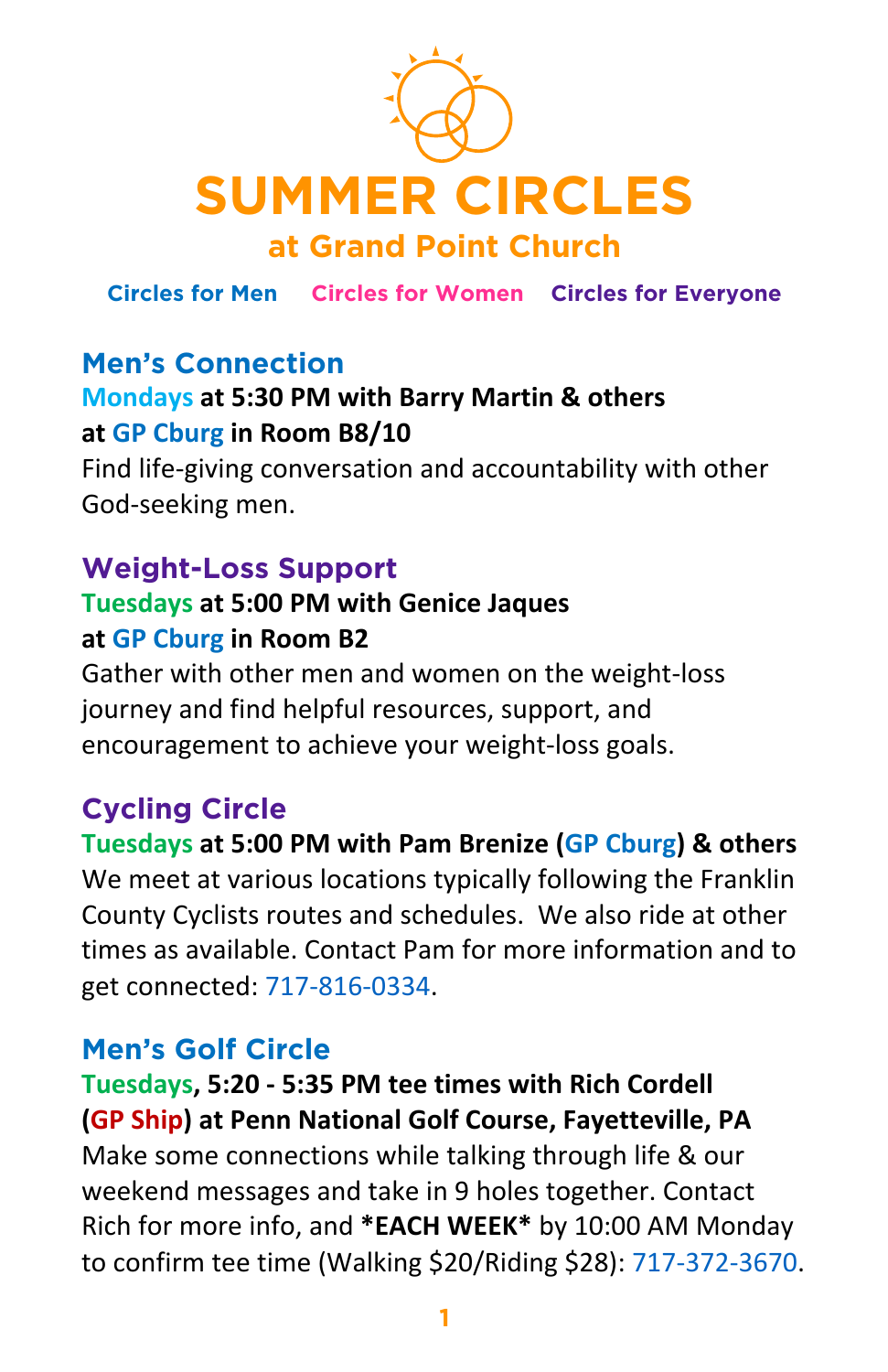## **Fitness Circle**

**Tuesdays at 6:30 PM with Courtney Porter at GP Cburg**

A simple way to get fit & focused for the week, this Circle for all fitness levels will begin with a short devotional that connects with the fitness session. We meet in Room D5, enter the building through Door #6. Just show up, or contact Courtney to get connected: cgroup1011@gmail.com

#### **Women's Circle**

**Tuesdays 6:30 PM with Ally Buck (GP Cburg) at her home: 1934 St. Johns Dr., Cburg (yellow front door) from 6/7 through 8/23 (Max 10 participants)** Find Your People! Gathering bi-weekly with other women for connection, belonging, and meaningful conversation about life, God, and relationships.

#### **Women's Message Discussion**

**1st Wednesdays each month at 10:00 AM with Lorena Musser & others (GP Ship) at her home (kids welcome)**

Connect with other women in the Grand Point family, as you talk through our weekend messages together and how it applies to your unique journey as a woman. Email Lorena to get connected: jloms15@yahoo.com

#### **Message Discussion Circle**

## **2nd & 4th Wednesdays at 6:30 PM with Quentin Kubala (GP Ship) at area restaurants.**

Anyone is welcome! Let's talk through life and our weekend messages together. Contact Quentin to get connected: 717-658-8333.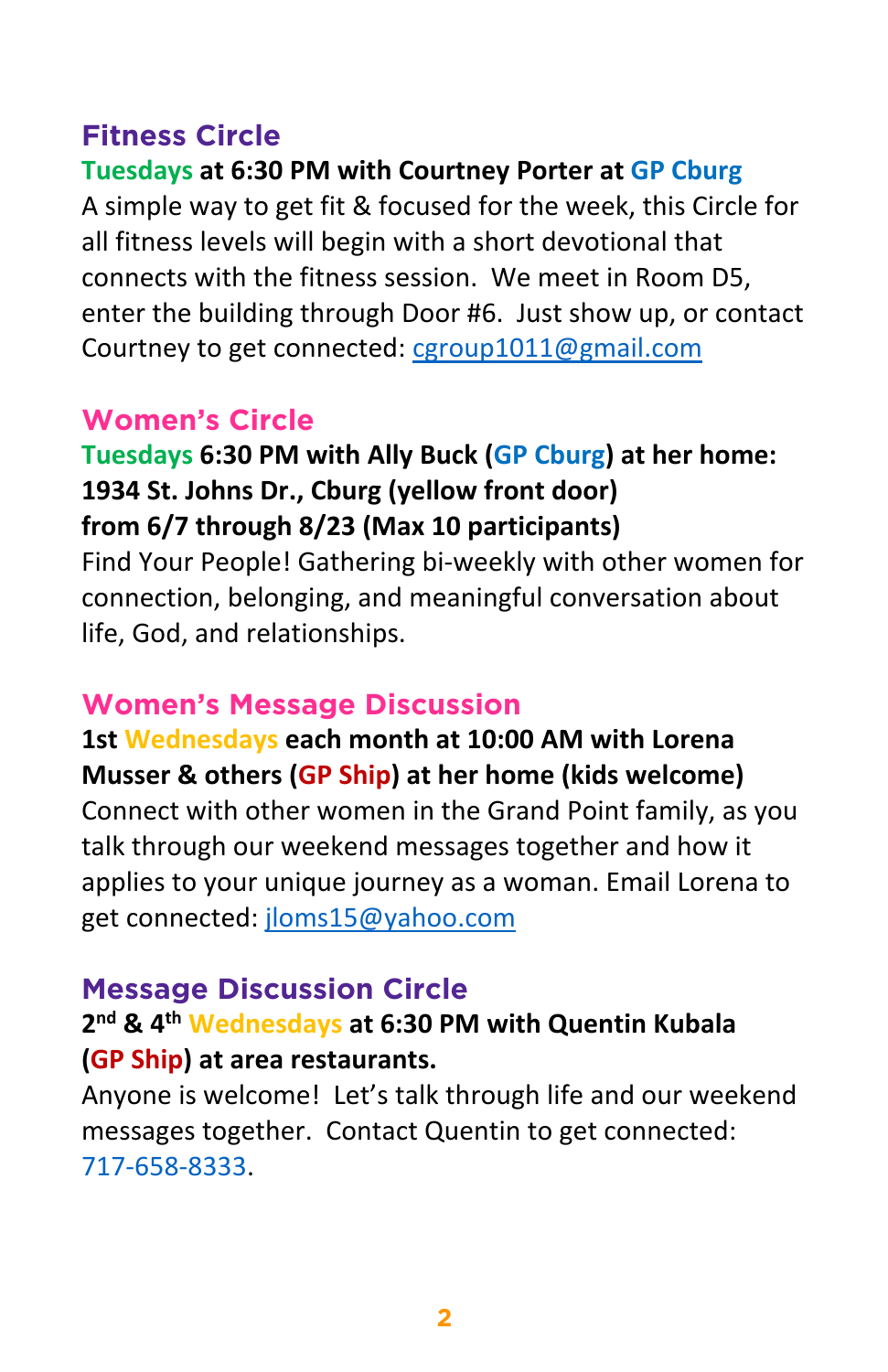

## **Men's Circle**

## **2nd & 4th Wednesdays at 7:00 PM with Terry Betz at GP Cburg in Room C5**

Find life-giving conversation and accountability with other God-seeking men.

Gathering women from various seasons of life that are eager to connect and engage in life-giving conversation. Email Linda to get connected: linda.huffman60@gmail.com

#### **Women's Connection (ONLINE)**

**Wednesdays at 7:00 PM with Linda Huffman (GP Cburg),** 

#### **through Zoom**

## **Growing Together Women's Circle**

#### **Wednesdays at 7:00 PM with Monica Martin & Beth Powers (GP Gcastle) at Beth's House - 504 N. Allison Street, Greencastle, PA 17225**

A Circle for women focused on our relationship with Jesus and our relationships with each other using a variety of Bible Study books and topics.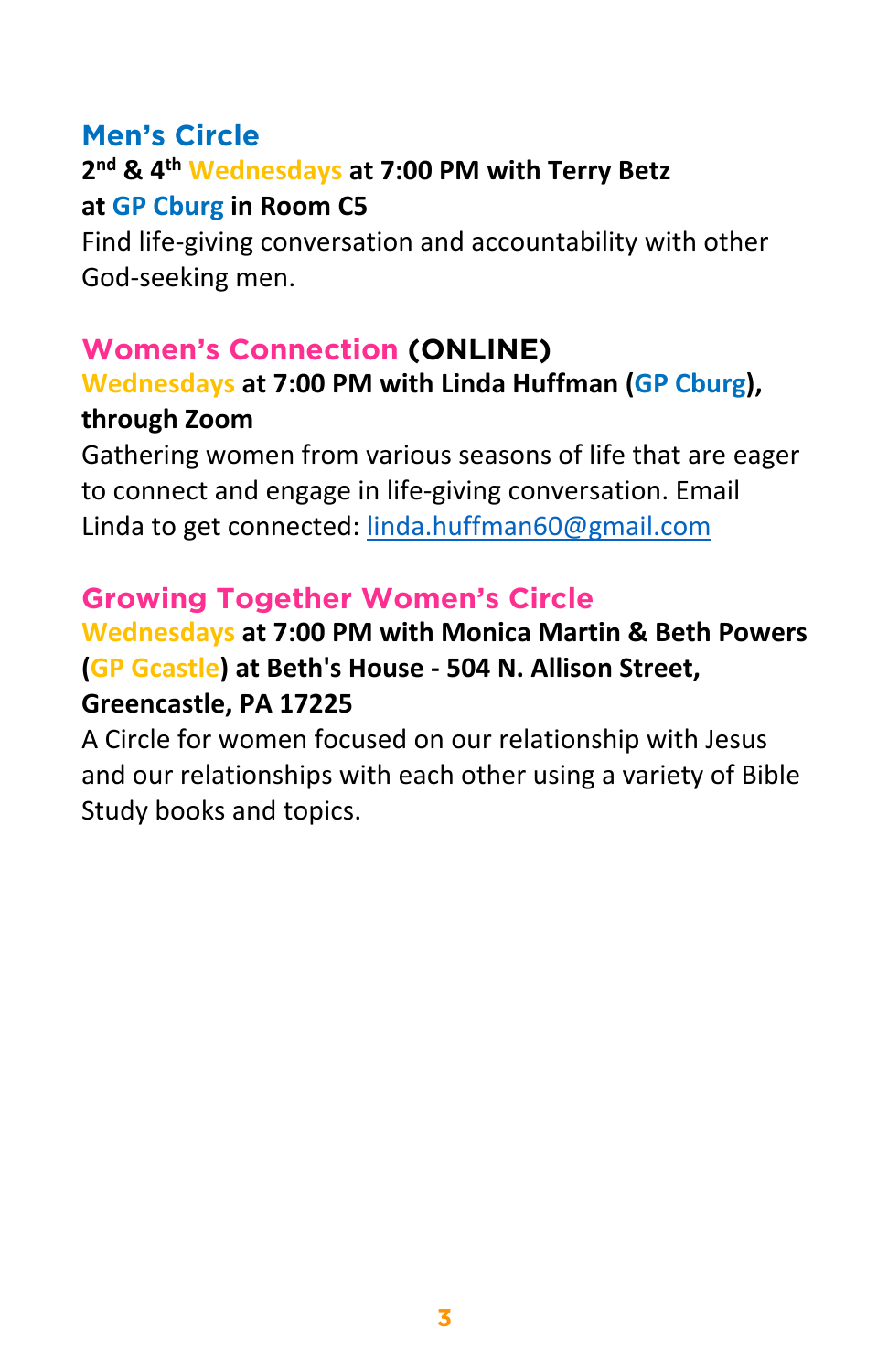## **Men's Message Discussion**

#### **Thursdays at 5:00 AM with Aaron Feather (GP Ship) at Starbucks (Ship)**

Connect with other men in the Grand Point family and talk through our weekend messages as you ponder together how it applies to your unique journey as a man.

#### **Men's Message Discussion**

#### **Thursdays at 5:45 AM with Kevin Elworth (GP Ship) at Norland Avenue Starbucks (Cburg)**

Connect with other men and talk through our weekend messages and how it applies to our journey with Jesus.

## **The Gospel Project for Women**

#### **Thursdays at 10:00 AM with Betsy Schoonover at GP Cburg in Room B8/10**

Encounter how the gospel permeates our scriptures and how it influences every part of our lives.

#### **Live the Message (ONLINE)**

#### **Fridays at 3:00 PM with Kirsten Harteis (GP Cburg), through Zoom**

We are women supporting each other through prayer and solidarity while marveling at the new insights God brings. Join us and experience the wonder and power of God to transform your thinking and your life. Contact Kirsten to get

#### connected: kirstenjharteis@yahoo.com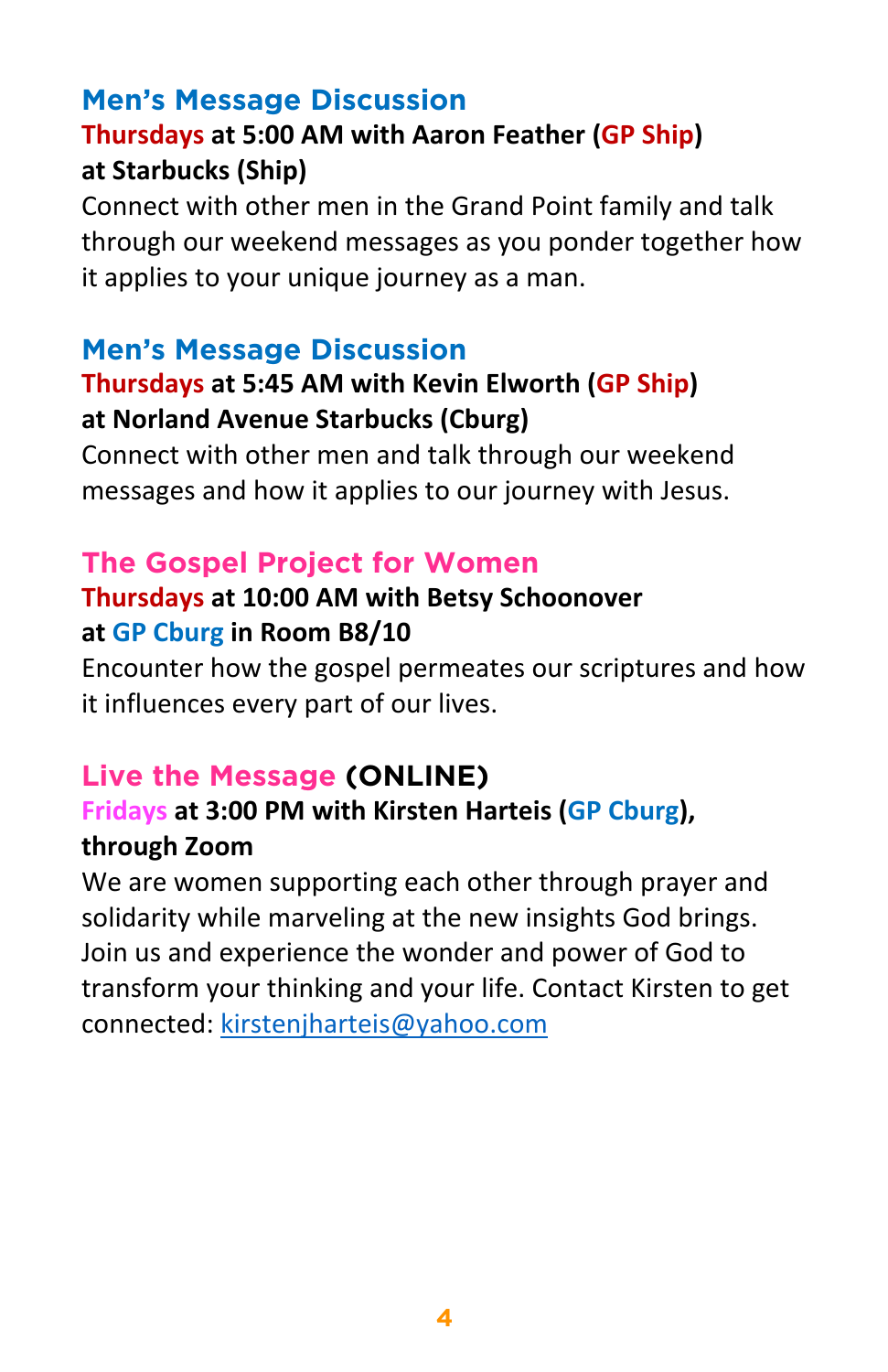## **Message Discussion & Knitting Circle**

#### **2nd Saturdays at 10:00 AM with Carol Eckenrode (GP Ship) at Carol's home**

If you enjoy knitting and the like, connect with this group as they talk through life and our weekend messages. Contact Carol to get connected: funnyface727@yahoo.com

## **40+ Singles Circle**

#### **Saturdays at 7:00 PM with Janet Ebersole at GP Cburg to meet, then area restaurants**

Single adults welcome! Join us for the 6:00 PM GP Cburg worship gathering and afterward to talk through life and the evening messages together. We meet in the Lobby before heading out to a restaurant together.

## **Young Adult Circle**

**1st Sundays each month at 1:00 PM with Courtney Porter (GP Cburg) at her home (712 Cumberland Ave., Cham.)** With all the transitions & decisions you're making as an 18- 23 year old, you need a tribe that helps you navigate this quest to find yourself, find community, and find God… that's what this Circle is all about! Just show up, or contact Courtney to get connected: cgroup1011@gmail.com

#### **Pickleball Circle Various Sundays from 2:00 – 4:00 PM with Jeff Swartz**

#### **at GP Cburg in the Multi-Purpose Room**

Connect with others through friendly pick-up games of Pickleball! Text or call Jeff for more info: 717-552-1611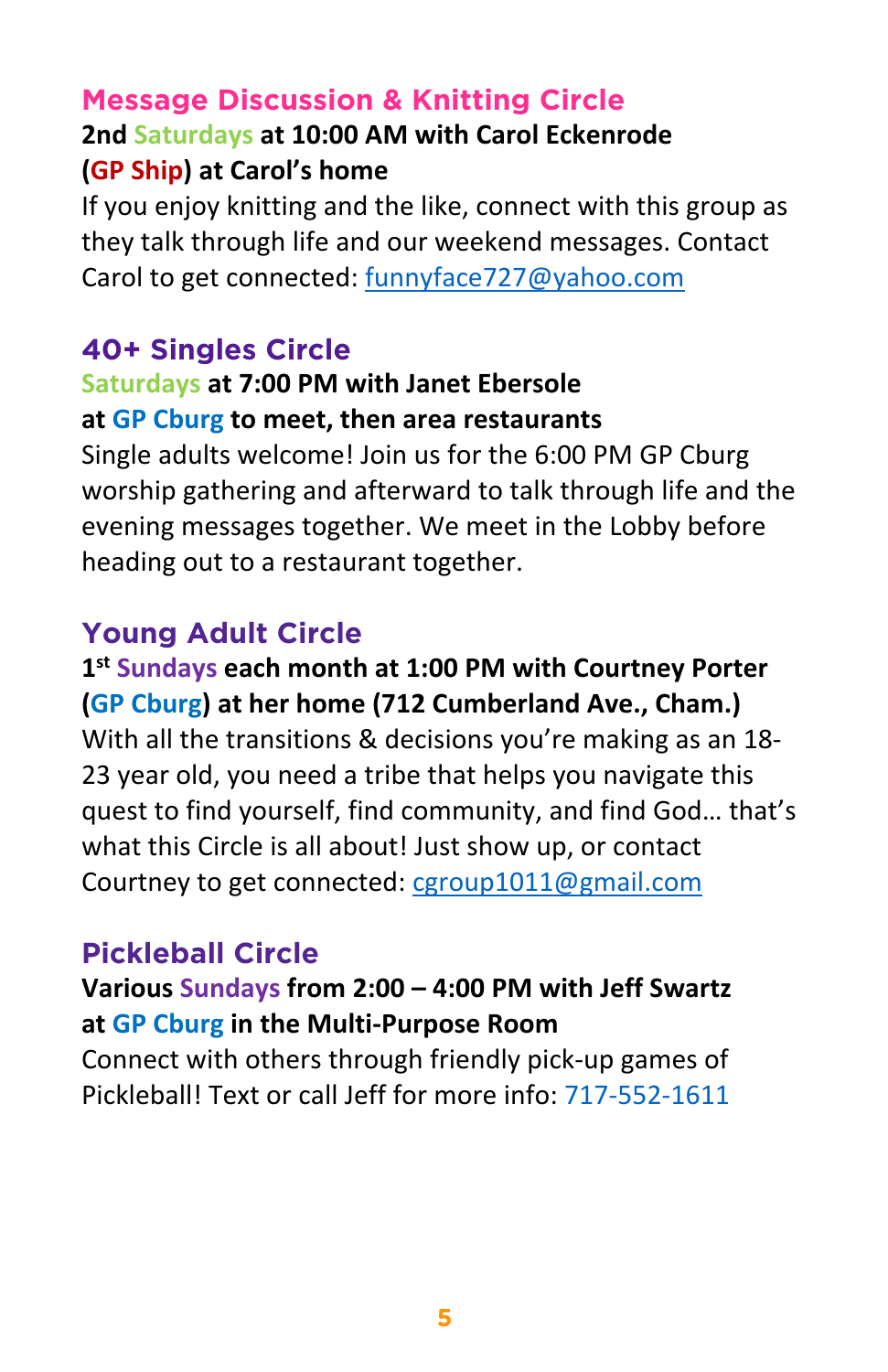## **Women's Connection Circle**

## **2nd & 4th Sundays at 3:30 PM with Linda Huffman at Linda's home**

Gathering faith-filled women eager to explore the Bible, our weekend messages, and other life-giving conversation every other Sunday afternoon. Contact Linda to get connected: linda.huffman60@gmail.com

## **Women's Zoom Study (ONLINE)**

**Sundays at 7:00 PM with Sherry Lohman, through Zoom** Most see the Bible as a "guidebook" for life, but the Bible is not primarily about what God wants us to do, but about who God wants us to see. It's Jesus we are going to see as we examine the Scriptures together! Contact Sherry to connect: sherryberry3@hotmail.com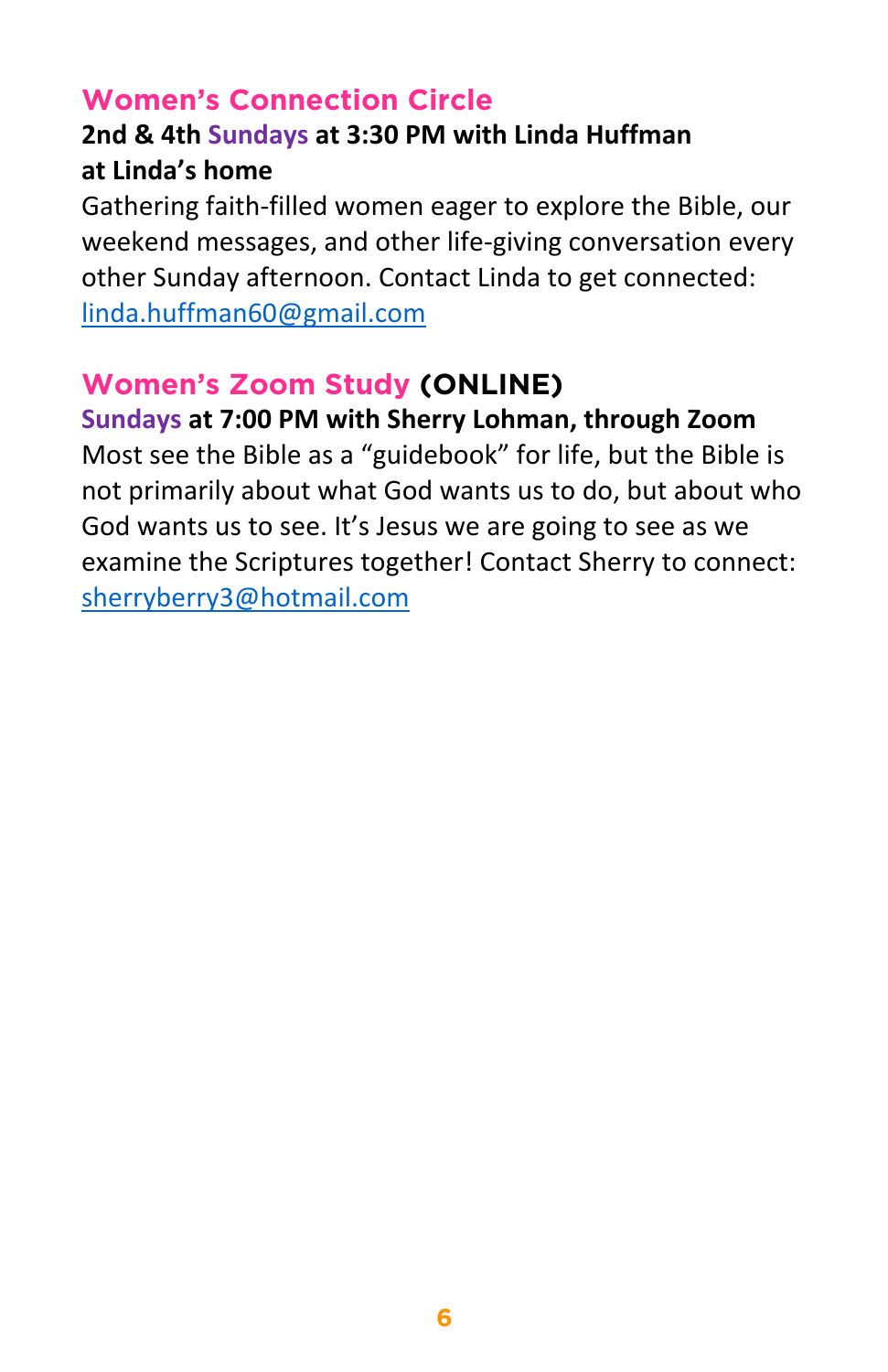# Sunday Circles **at GP Chambersburg**

## **Life Support Sunday Circle**

#### **8:15 AM with Brandon Dunlap & others in Room B9/11**

This group from a variety of life-seasons gathers each Sunday morning for an in-depth, verse-by-verse Bible study to find the answers and support we need to live abundantly.

#### **Home Builders Sunday Circle 9:45 AM with Mark Hollar in Room B9/11**

Growing a firm foundation in Christ is the focus of this mixed group of middle-aged believers who come together to help build not only a healthy home, but a successful life.

#### **Cornerstones Sunday Circle**

#### **2nd & 4th Sundays at 9:45 AM with Judy Orth in Room C5**

Join in with this diverse group of believers that love to learn, laugh, and do life together while studying through topical and other small group lessons every other Sunday morning.

## **Faithful Followers Sunday Circle**

#### **9:45 AM with Pat Brenize & others in Room B5**

This group of dedicated long-timers in the faith study through the International Sunday School (ISS) lesson guide together in order to help each other follow Christ…faithfully.

**Bible Basics Sunday Circle 9:45 AM with Ron Needy & Karla Lear in Room B1**  An honest, back-to-the-basics approach to living according to the Word of God is what these seasoned veterans of the value as they journey through weekly discussions guided by the International Sunday School (ISS) curriculum.